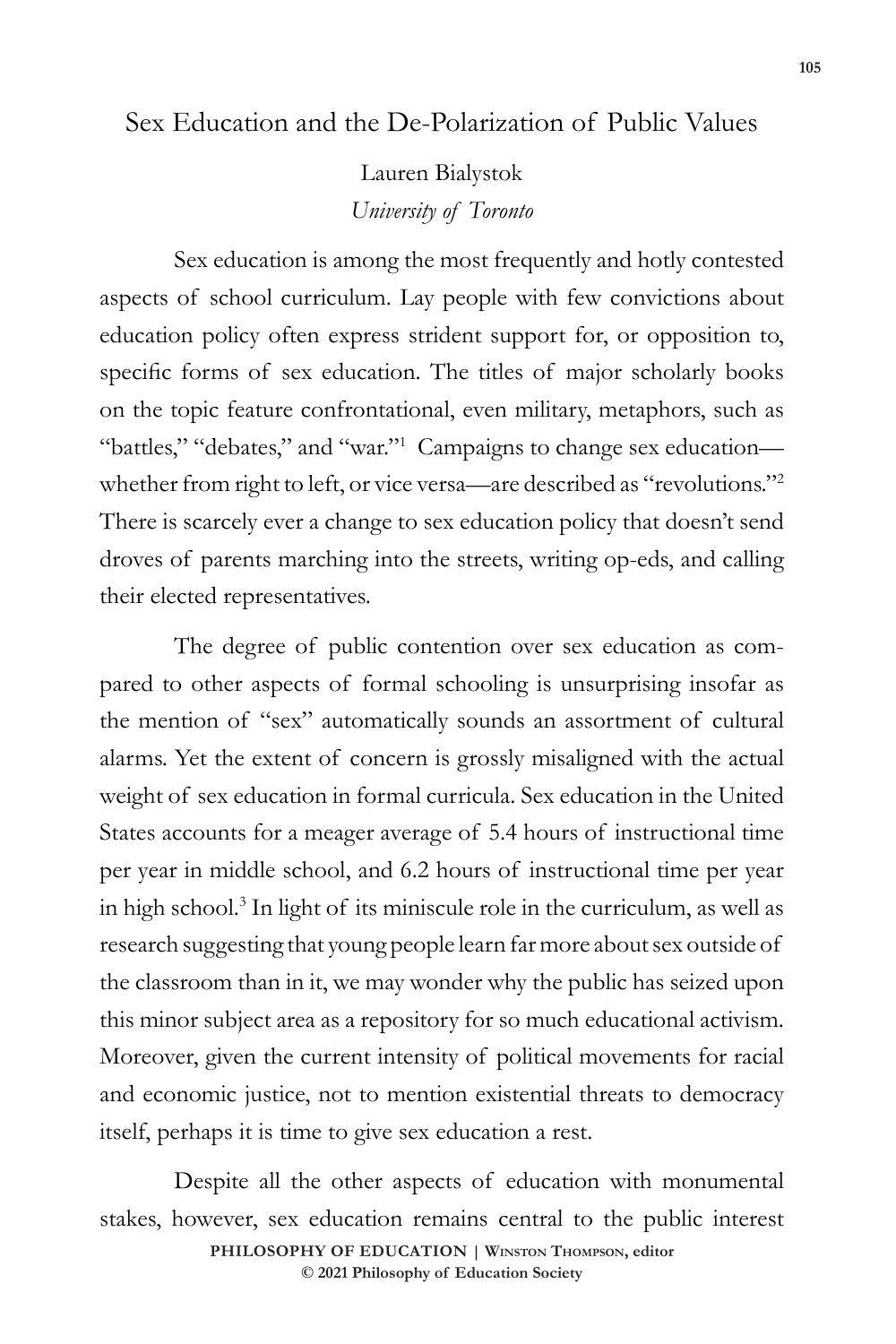and deserving of philosophical attention. For one thing, we have hardly arrived at a public consensus about the meaning of sex and the state's interest in regulating it, as the reconfiguration of the Supreme Court and the precarious future of marriage equality and reproductive rights in this country suggests. And while the place of sex on the formal curriculum may be limited, young people are "learning" sex through unfettered access to digital pornography and mainstream cultural memes, such as the record-breaking music video "WAP." Such phenomena illustrate the gaping discrepancies between the sexual discourse that is deemed admissible in schools and what passes for sex education when we leave young people to their own devices (literally).

Moreover, the controversies over sex education in schools can be read as a proxy for the broader political tumult in which we find ourselves. Sex education is Exhibit A in the phenomenon of political polarization and growing ideological consistency, whereby an individual's position on one hot-button topic serves as a reliable bellwether for her views on myriad others.4 Since the 1997 introduction of the so-called A-H guidelines, sex education in the United States has been dominated by Abstinence-Only-Until-Marriage Education (AOUME).<sup>5</sup> Any program that exceeds the federal guidelines is de facto dubbed Comprehensive Sex Education (CSE). Although these terms, AOUME and CSE, are neither exhaustive nor particularly accurate, the dichotomy they represent can be mapped onto other allegiances that track conservative and liberal politics respectively. If we could find ways of speaking productively with our adversaries on the topic of sex education, we might just break through communication barriers that dog a range of other political disputes. For this reason alone it is worth trying to get a clearer grasp on the normative terrain covered by the public contestation of sex education and how it becomes distorted through partisan confrontation.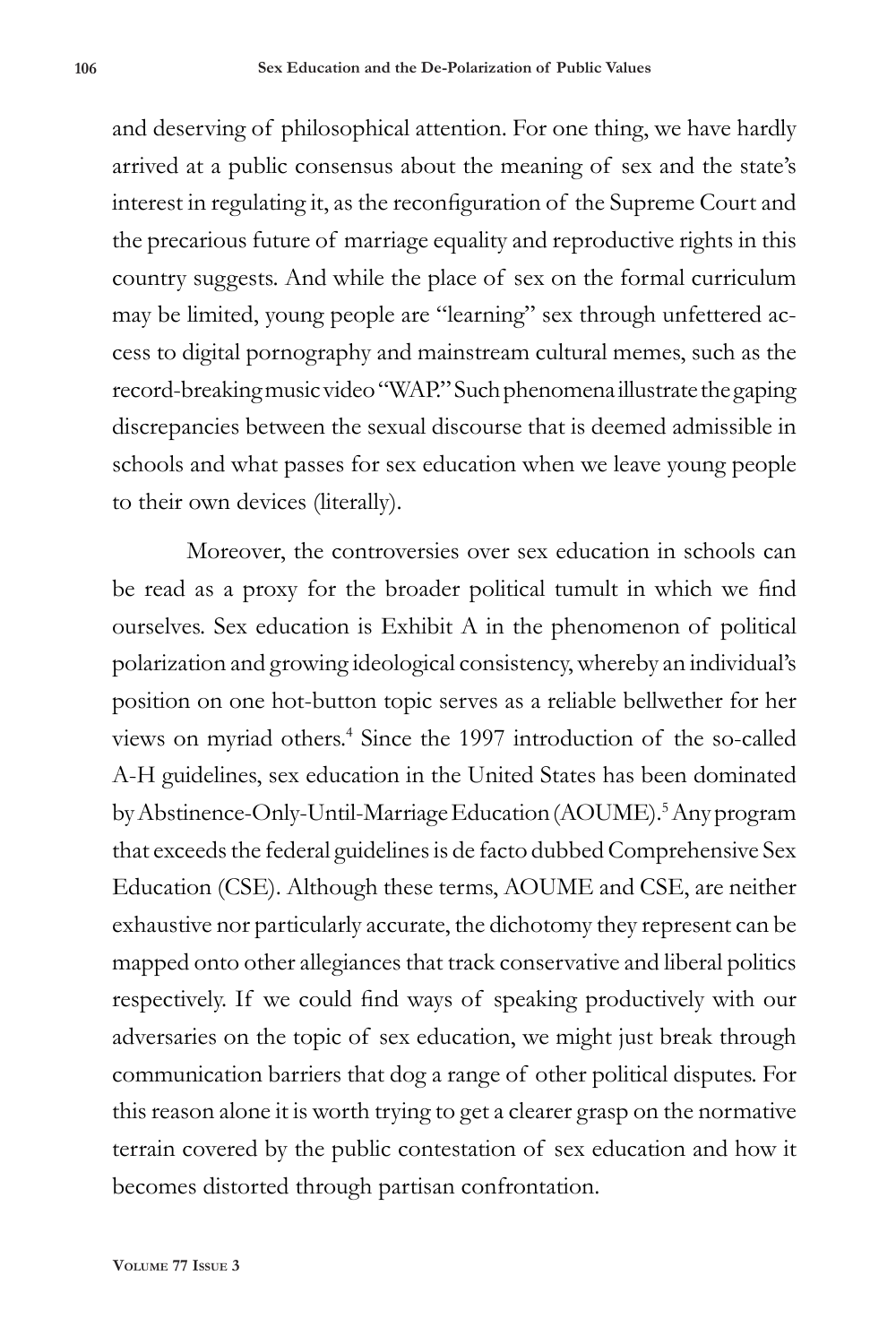In this paper I offer a brief values analysis of the persistent stand-off over sex education in the context of vicious polarization. The expectation is not that such analysis will dissolve genuine disagreement. However, I hope to illuminate how some disagreement has been inflated or misapprehended, with detrimental consequences for young people. Furthermore, however genuinely a position may be held, it is not necessarily defensible within the public discourse of a diverse democracy, nor is it automatically applicable to matters of education policy. A philosophical analysis of the sex education discourse can help to clarify the actual fault lines of public disagreement and suggest what should and should not be controversial about how we teach young people about their sexuality.<sup>6</sup>

## ORDERS OF VALUES

Disputes about sex education are clearly values disputes, but we rarely consider the nature of the values behind various positions and their supposed incommensurability. The culture-wars approach to sex education generates more heat than light, dividing people into religious, homophobic prudes (on the right) and morally relative sexual libertines (on the left). This polarization inflates the actual degree of disagreement over individual components of sex education, as well as the common aims undergirding them.

The values behind sex education can be articulated in more accurate, and less partisan, terms. Consider three general values associated with sex education: health promotion, individual flourishing, and ethical relationships. In different ways, sex education has always been justified and designed with some combination of these values in mind. First, in the post-war period, sex education began to be installed in American schools out of a concern for public health or, as it was known then, "social hygiene."7 While the meaning of "public health" has evolved over the decades and adjusted to epidemic scares such as HIV in the 1980s, it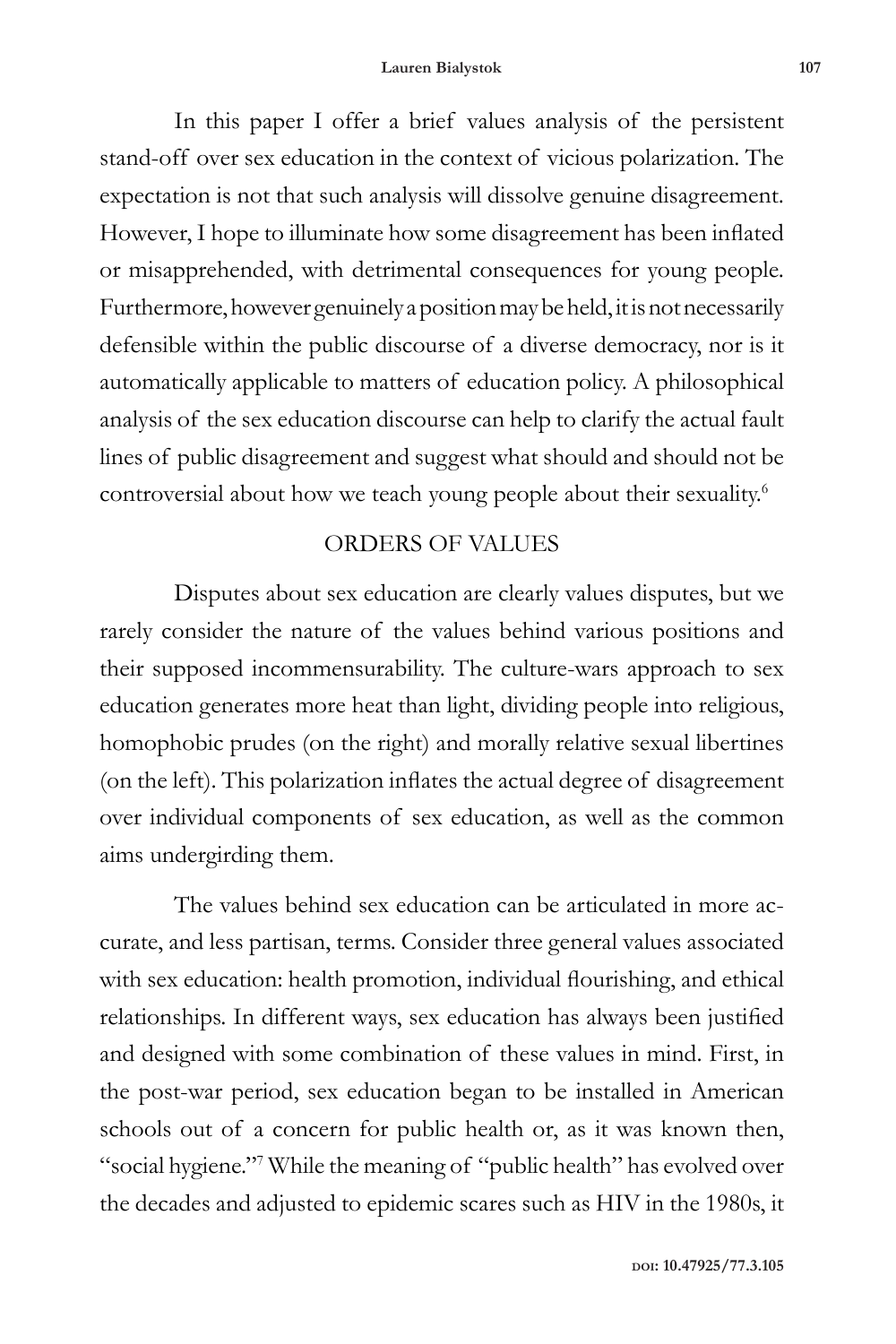remains an uncontroversial value whose importance cuts across attitudes to specific educational policies. But we could in principle approach sex education with little to no attention to epidemiology.

A second common value is "individual flourishing," which may call to mind modern aretaic conceptions of the good life and classical liberal defenses of autonomy. But even conservative attitudes toward sex education—such as the promotion of abstinence until marriage—are premised on a commitment to some notion of flourishing. If we did not care about the quality of a young person's lifelong relationship to sexuality, we would not become so animated about what a preparation for that relationship requires. For some advocates of AOUME, a person's sexual flourishing extends not only to their sexual behaviours and sentiments in marriage, but also to their treatment in the afterlife. Though others may balk at this conception and assert that it ought to have no bearing on public policy, the fact remains that the two sides are debating what *constitutes* individual flourishing, not *whether* individual flourishing is a guiding value, and one to which sexuality contributes. In a non-Western society, this value may be more controversial or entirely oblique.

Third, everyone who takes a public stance on sex education expresses some commitment to the value of ethical sexual relationships. Sex education curricula almost uniformly emphasize norms such as honesty and respect for others; they are intended to help young children identify and respond to abuse and to deter sexual assault; and more progressive curricula now emphasize the negotiation of consent in sexual interactions. Whatever else they disagree about, sex education foes tend to agree that sex should be voluntary and consensual.

These guiding values, however, can result in different, even incompatible, attitudes toward curriculum. Those who advocate for, and those who oppose, LGBTQ+ inclusion in the curriculum are likely to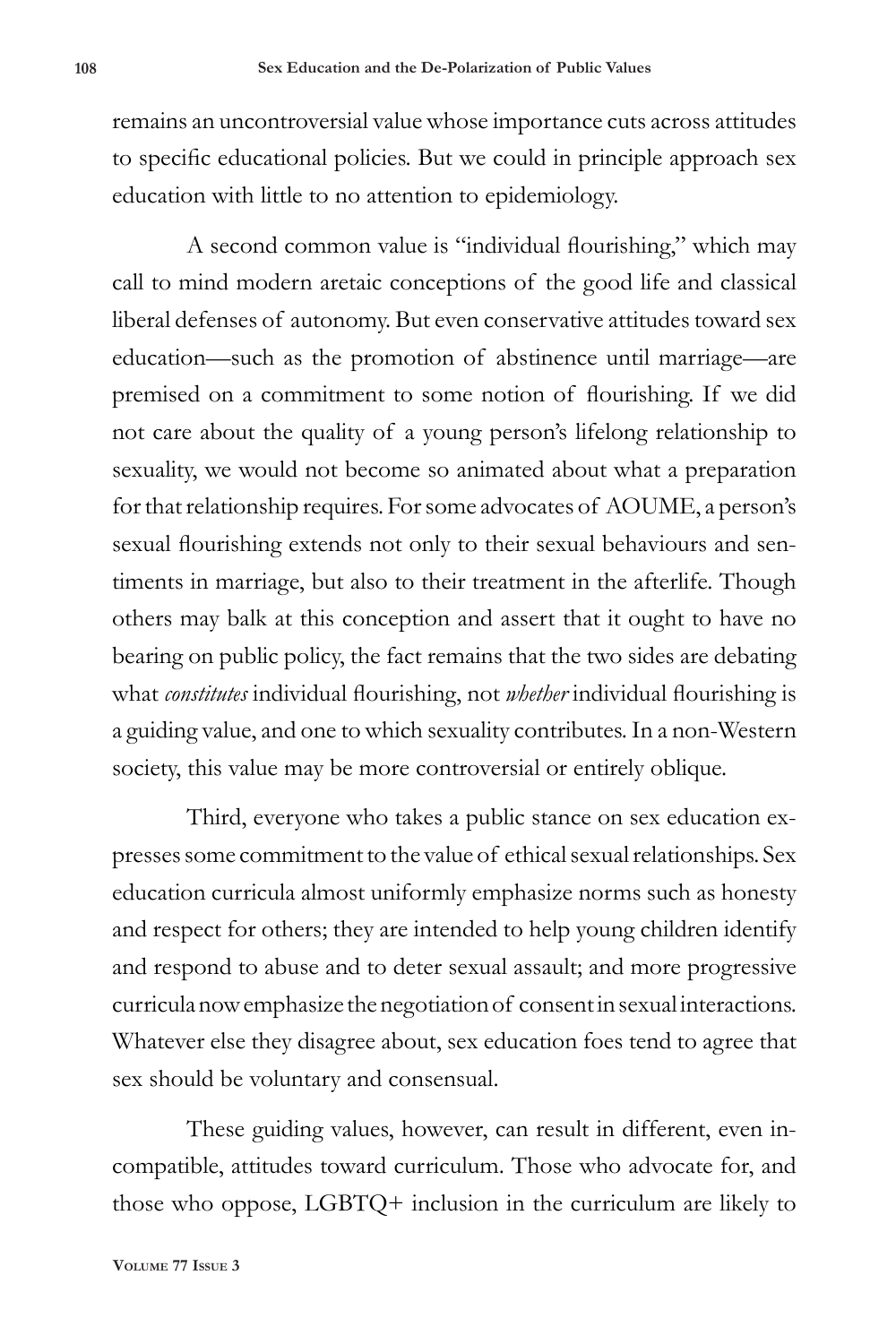appeal to the value of individual flourishing when pressed to account for their views. So too will those who vehemently disagree on whether pleasure is an important value in sex education.<sup>8</sup> The values of public health and ethical relationships can be invoked in defence of both religious and secular paradigms for sex education, by both sex-positive and sex-negative educators, and by those who value teaching critical thinking and those who are suspicious of it.

In short, the debates about sex education tend to dwell at the level of intermediary values. When we aggregate up to more abstract levels, we can often discern an overarching value over which there is negligible controversy, such as promoting public health and the well-being of all children. This observation may be trivial insofar as the disagreements at lower levels of value are still potent enough to dominate public discourse. But we may do well to begin by acknowledging that we're not all fighting different battles. The acrimonious tenor of political exchange today allows CSE—and AOUME—proponents alike to insinuate that their adversaries literally don't care about children, about ethics, or about sexual health. A more panoramic appreciation of values at different levels may be a productive step toward de-vilifying adversaries and getting to the thrust of real disagreements.

#### SHARED AIMS

Not only are the higher-order values behind sex education in many cases shared, but so too are many of the concrete aims. By "aims," I mean the measurable outcomes that we hope to achieve through these experiments in curriculum. While it may seem as though various camps have incommensurable goals, it is taken for granted that we do not want adolescents to become pregnant or contract sexually transmitted infections (STIs). Despite fluctuations in the public priority placed on these topics, sex education has always been deployed to achieve these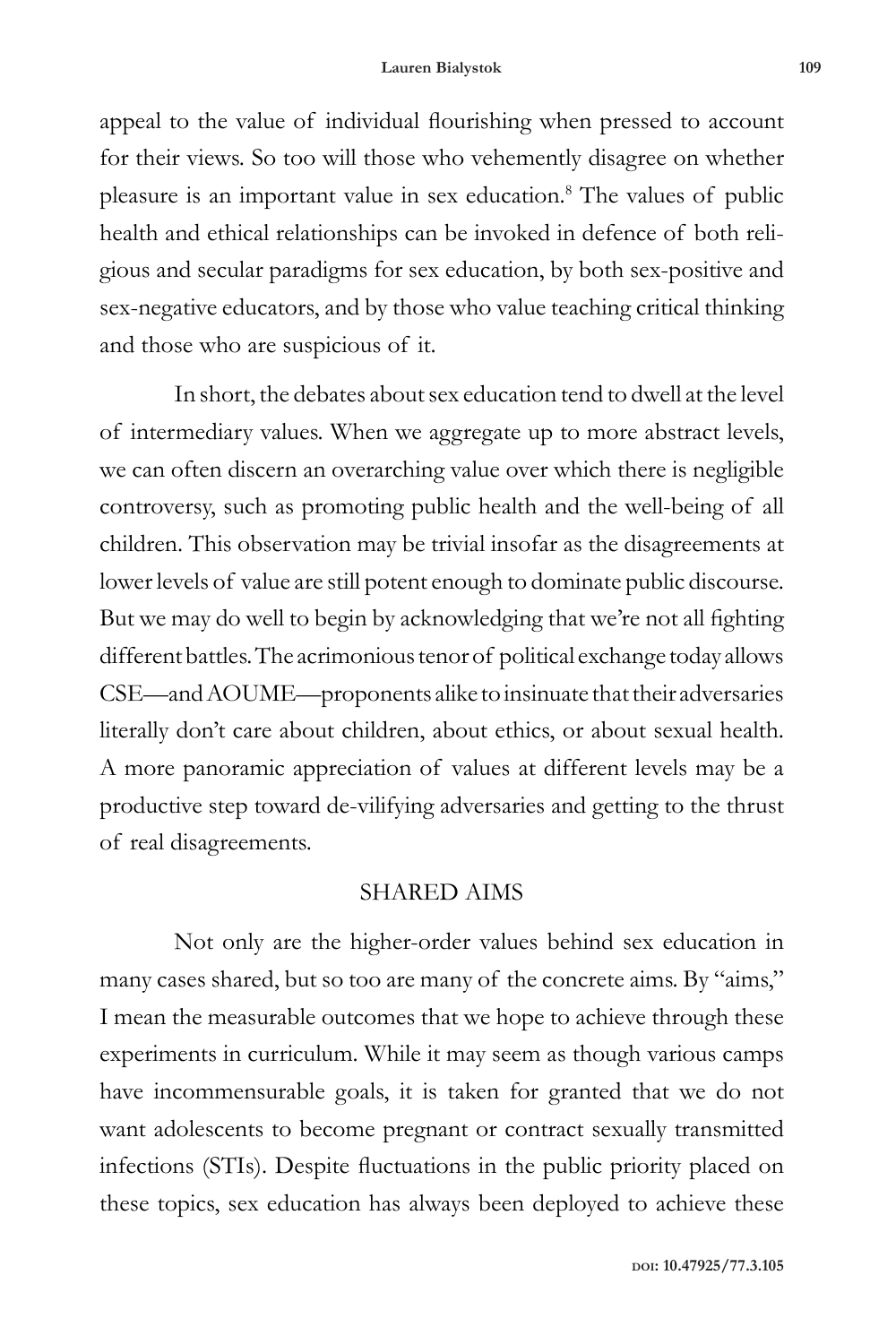ends. Today, everyone from Planned Parenthood and the Guttmacher Institute to Focus on the Family and the Heritage Foundation measures sex education on the metrics of pregnancy and STIs. Progressives and conservatives even agree, to a surprising extent, that abstinence is the ideal for youth and that sexual activity should be delayed and minimized as much as possible. The organizations that eschew "abstinence only" like Planned Parenthood—still cleave to a clear message of "abstinence first." In most supposed CSE curricula, contraception and safer sex are introduced as damage control for the inevitable failure of abstinence. While respect for sexual diversity is enjoying more recognition in recently updated curricula, almost no one can be found who publicly disputes the ideal of a sexually healthy young person as "the abstinent heterosexual."9

This degree of convergence between avowed political enemies reflects the distinction between means and ends. AOUME teaches abstinence as an end very conspicuously, but comprehensive sex education is another means toward the same. This suggests that what opponents are often disagreeing about is *how* we ought to go about accomplishing widely endorsed goals. This might be akin to observing that different political parties all endorse the aim of having a strong economy, but disagree about whether they should strive for it by reducing taxes or investing in infrastructure.

The means in question here are choices about educational policy and pedagogical practice. We might think of this as a technocractic question. Indeed, we now have substantial evidence about the correlation between different educational means and the sexual health outcomes to which they are ostensibly oriented. Counterintuitive though it may seem, if the goal is to keep young people abstinent for longer, preaching abstinence as the exclusive form of "sex education" is a disastrous strategy. After years of aggressive AOUME in the United States, 77% of people have had sex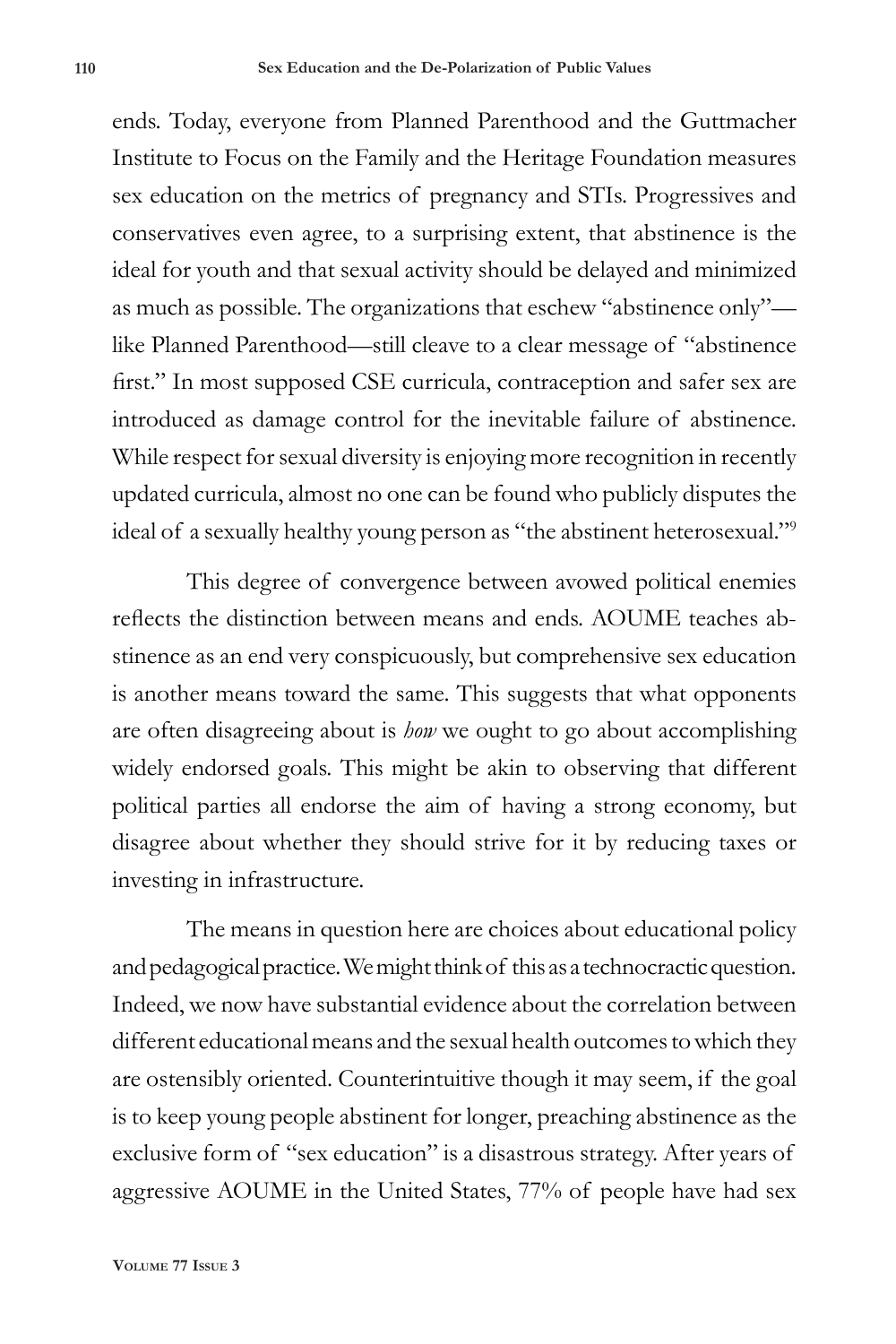by age 20 and 97% of Americans have had sex before marriage.10 CSE is as effective as, and sometimes more effective than, AOUME at delaying the onset of sexual activity and reducing the number of sexual partners; it is also more effective than AOUME at preventing the transmission of STIs, encouraging infected adolescents to seek treatment, and reducing unplanned pregnancy.<sup>11</sup>

These data have pushed advocates into defending CSE by doubling down on the evidence. Unsurprisingly, those who object to CSE on principle are unlikely to be persuaded by having more evidence waved around. What is at stake is the very role of evidence itself. It is true that scientific facts, confirmed by decades of disinterested research, should not be up for public debate. However, there are legitimate debates to be had about the limits of facts for pursuing the public good.

## MEANS VERSUS ENDS

The strategy of defending CSE through evidence depends on the assumption that rational people would support whatever means have been demonstrated to promote their shared aims. To the extent that both opponents and proponents of sex education agree about some of the ends, you might expect that they could agree on whatever means are most efficient at bringing them about. To fail to do so looks like a classic case of denial: "to unconsciously mistake the emotional value of denying something for actually having good reasons to deny it."<sup>12</sup> Certainly all of us are guilty of such specious reasoning to some extent.13 There is a more sophisticated explanation available, however. At a certain point, some means may no longer be justifiable, whatever they accomplish; the familiar critiques of utilitarianism apply. A charitable interpretation of some people's attitudes toward the failures of AOUME would say that while they accept the evidence, they think the ends don't justify the means.

The "means" of detailed sex education are enough to make any-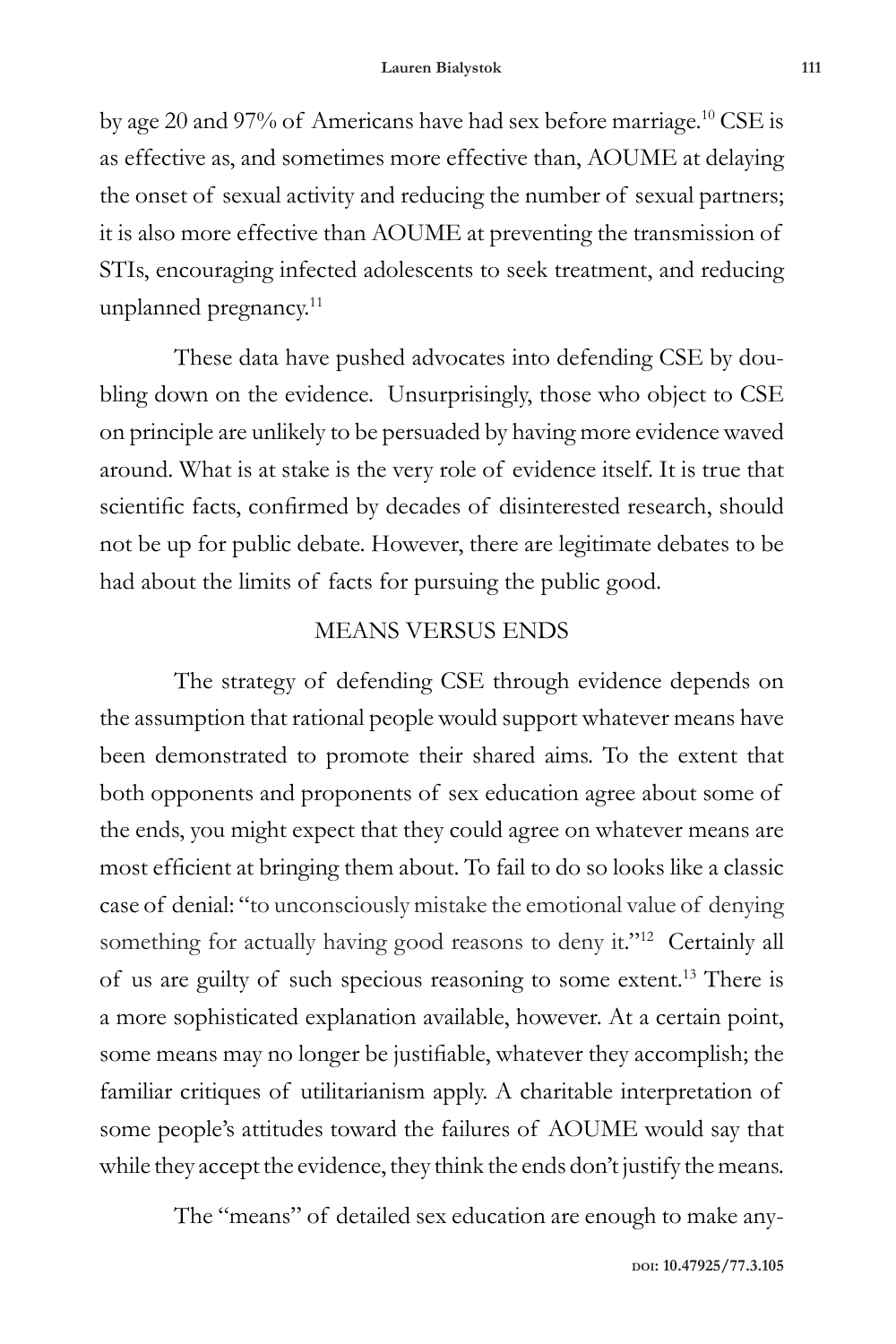one squeamish. Often, a gym teacher, whose portfolio usually involves sports drills and square-dancing, is tasked with sitting down embarrassed adolescents and running through some of the most intimate and stigmatized aspects of humanity in a few designated lessons—all without being judgmental, exclusionary, or inadvertently titillating. Indeed, many politically progressive parents welcome CSE in the schools precisely because they feel unequipped to have these discussions with their own children.

But for some parents, the discomfort with frank education about sexuality goes far beyond embarrassment or limited expertise. The method itself already designates human sexuality as public, secular object of study, on par with math and languages. For conservative, especially religious, parents, the process of treating sexuality as a topic for schoolbased instruction is unacceptable from a moral perspective, whatever the outcomes. Mere exposure to detailed information about sex, even if empirically accurate, can already be corruptive of the worldview they wish to impart to their children. This may have to do with the sanctity of sexuality, the beauty of marriage, or other metaphysical commitments. The means of preventing teen sex and unwanted health outcomes therefore has to meet some moral, as well as (or instead of) empirical, bar. Evidence is only part of the picture.

The purpose of AOUME, then, is not only to achieve some of the health outcomes that everyone can agree on (which the evidence shows it doesn't), but perhaps to reinforce the bonds of cultural belonging and a faith-based worldview that gives meaning to many people's lives (which it may well do). Remember that the broad values of "health" and "individual flourishing" can lend themselves to multiple purposes. This thinking likely explains why the same religious conservatives who oppose sex education are also likely to oppose abortion and parenthood out of wedlock. Logically, and empirically, reducing teenage pregnancy and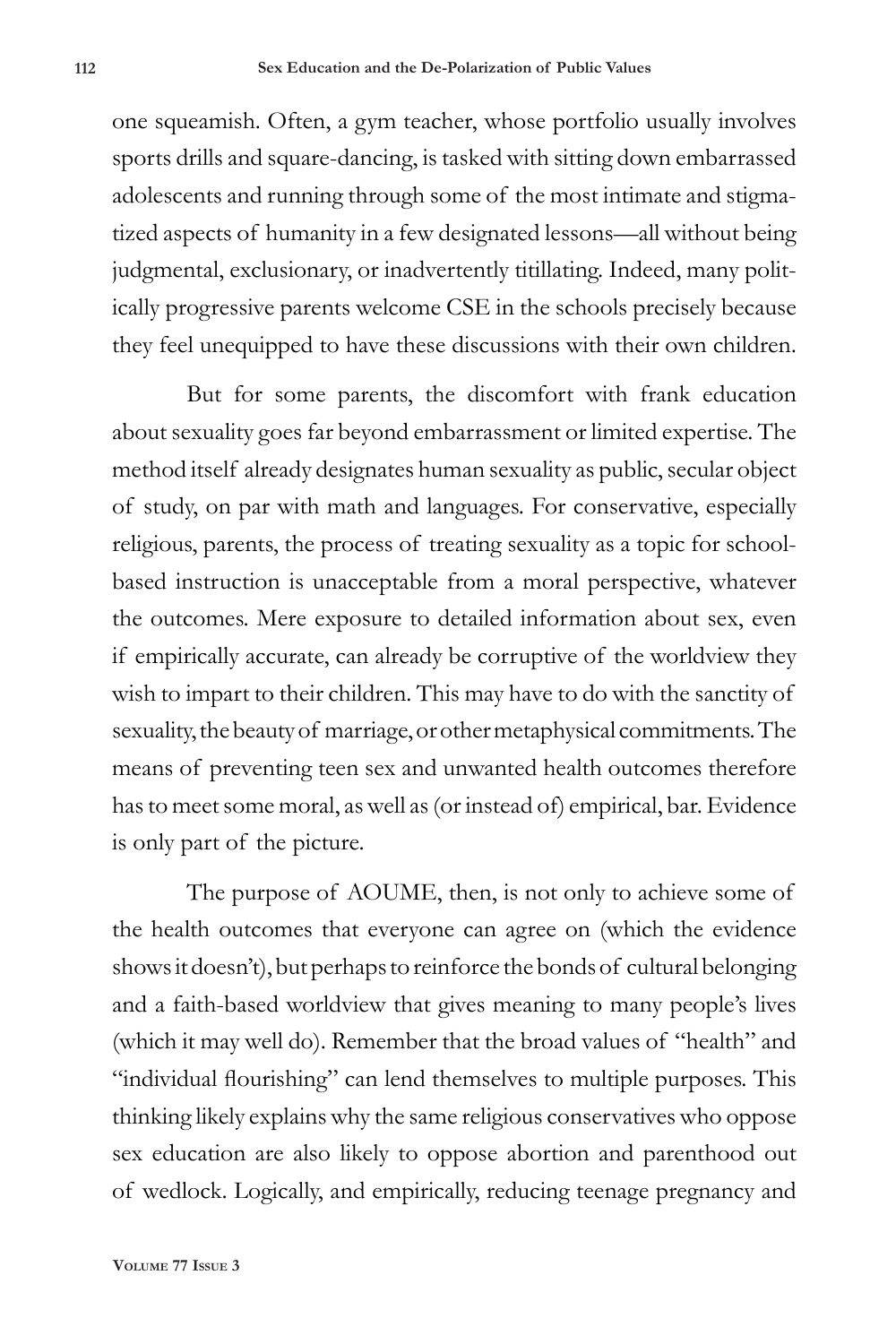abortion requires CSE and easy access to contraception; and reducing childbirth out of wedlock requires access to safe abortion. But for those who believe that these things are sinful in themselves, it is preferable to counsel adolescents to remain abstinent than to express approval for the more successful, but (on their view) fundamentally immoral, strategies.

Even if one is sympathetic to the possibility that AOUME remains a viable means to perpetuate certain values, Western societies are trending toward a degree of diversity that makes limiting children's exposure to secular or sexually explicit materials increasingly unrealistic. As much as religious parents may wish for their children to encounter ideas about sex exclusively through the lens of faith, the crushing realities of globalization, cell phones, and pop culture will beat them to the punch every time. Of course, this is just more evidence and practical reasoning in the face of commitments that are better described as deontological. Progressives in the realm of sex education have become associated with clinical, even amoral, subservience to evidence, and hence instrumental reasoning, while conservatives may be thought to enjoy a monopoly on values education. Once again, however, our picture of the disagreement tends to be oversimplified. All of us employ practical reasoning and categorical imperatives at different times. Some conservatives endorse means of sex education that are strikingly similar to those of CSE; and some liberals would oppose the means of AOUME even if they were correlated to more desirable outcomes.

As an example of the former, the parenting series *Talking about Sex and Puberty* published by Focus on the Family may astonish some CSE advocates with its no-nonsense, talking-beats-silence advice. The guidelines recommend using correct names for body parts, avoiding confusing euphemisms ("making love") or myths ("storks"), and answering children's questions directly.14 Masturbation is also dealt with more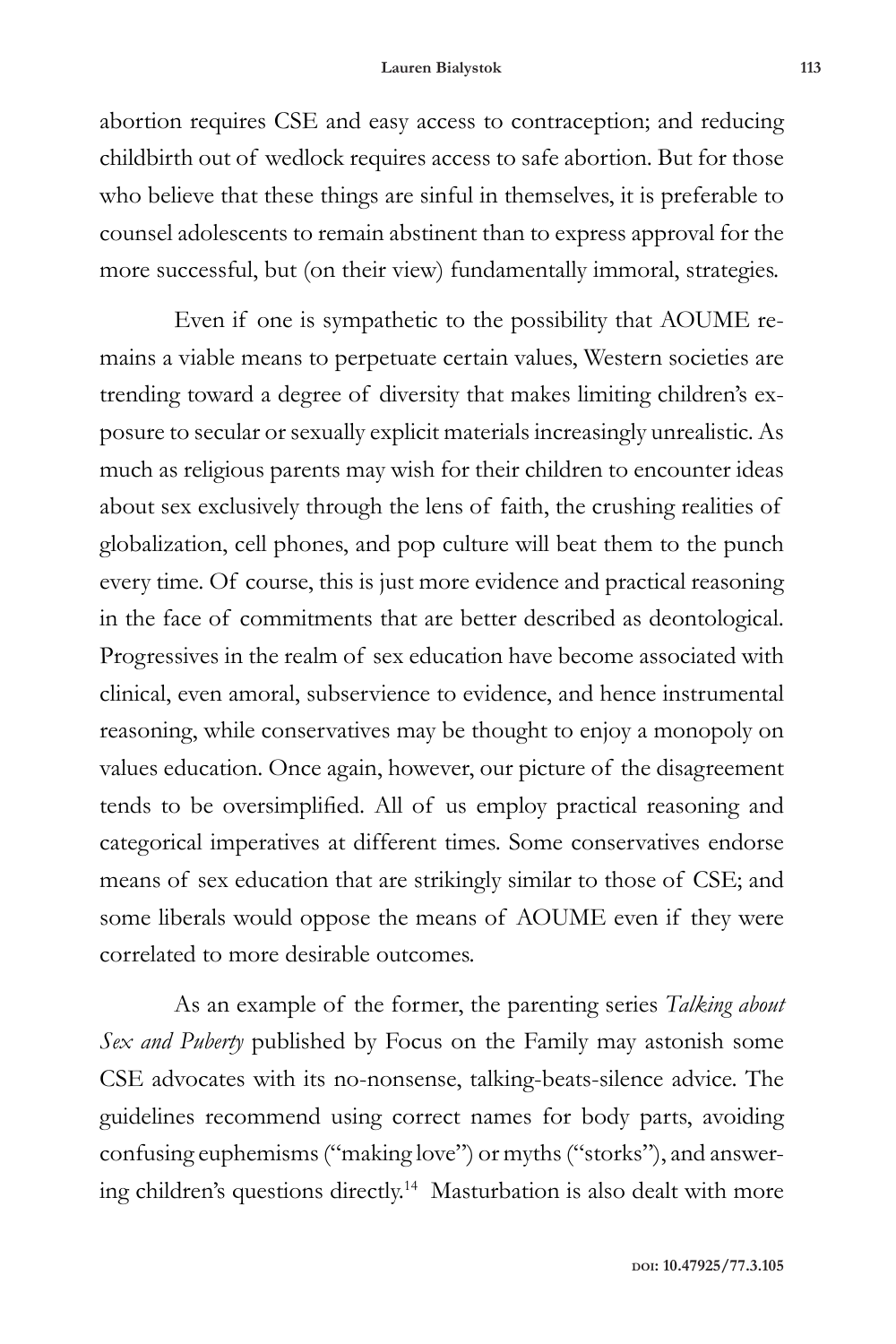matter-of-factly than one might expect: the site acknowledges that boys will almost inevitably masturbate and says that a moral injunction against it will only cause them to feel shame.<sup>15</sup>

While many advocates of CSE could object to the framing of these issues by Focus on the Family—which are directed at parents, whom they take to be "proper" sex educators, rather than schoolteachers—they will also recognize in this advice many echoes of what is considered best practice by professional sex educators. But the places where discrepancies persist are also informative. For instance, Focus on the Family, like most of its cousin organizations, defines sex exclusively in conventional heterosexual terms, dwelling on "boy-girl relationships" and the miracle of childbirth. And within the parameters of these opposite-sex, marriage-oriented interactions, girls and boys play different roles: girls are gatekeepers and chastity defenders, while boys are desirers and pursuers. This "complementarian" view of the sexes and its associated expression in traditional marriage is a non-starter for many advocates of CSE.16

In fact, even if these AOUME-typical messages were highly effective at, say, preventing unwanted pregnancy and disease, many liberals would oppose them just as vehemently. Liberals, just like conservatives, have some moral ground rules. The ends do not automatically justify any means. For example, some studies show that virginity pledges—a species of abstinence promotion in which young people (especially girls) pledge to remain virgins until marriage—are correlated with later sexual debut and fewer partners.17 Even if these ends are to be celebrated, critics have argued that the practice of virginity pledging itself perpetuates harmful and regressive gender stereotypes, sexist attitudes about desire and control, discourses of sexual shame and guilt, naively optimistic views about the safety and pleasure of sex within marriage, fear of women's sexuality, and highly heteronormative understandings of what constitutes "sex,"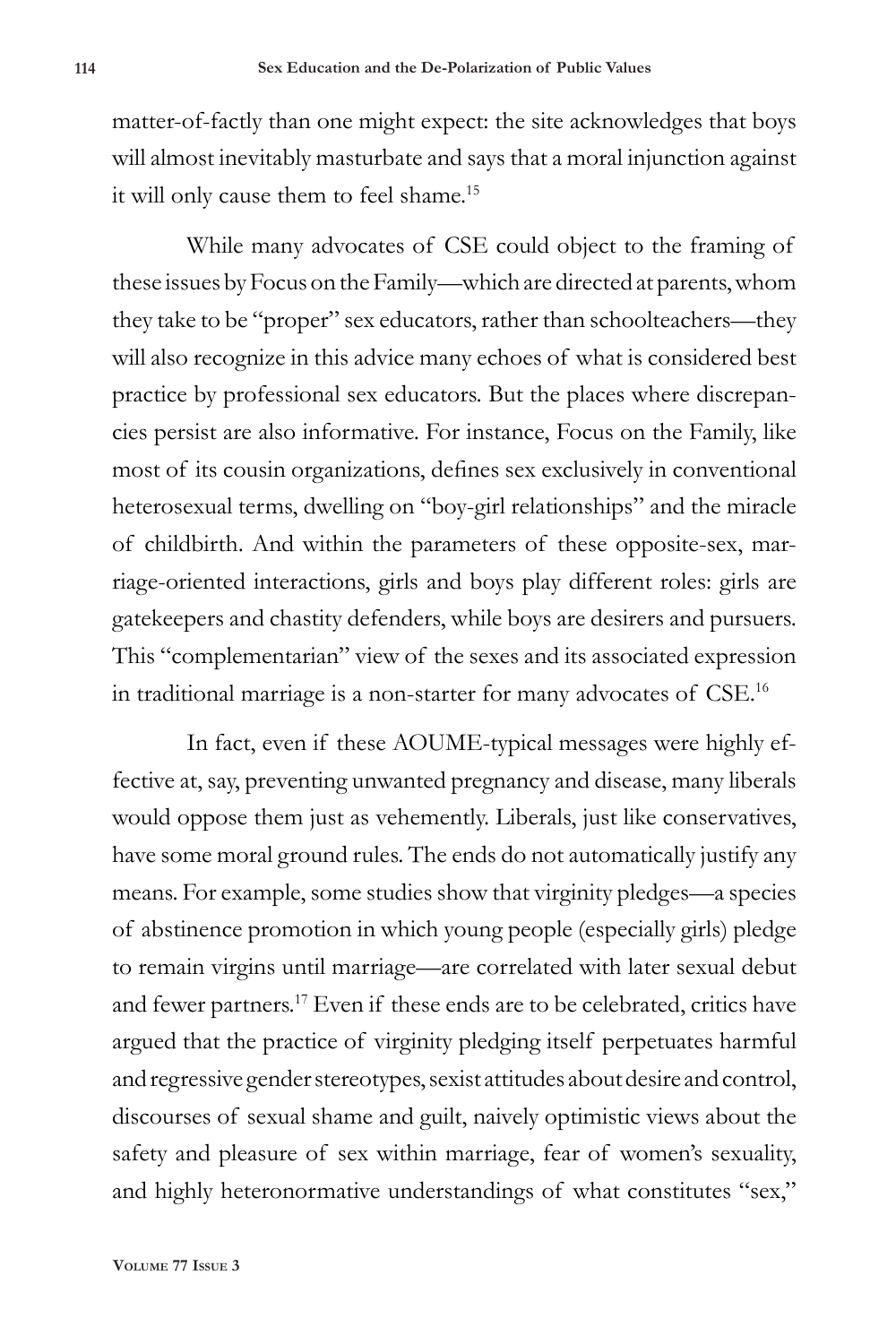fulfilment, or love.<sup>18</sup> Much as some pro-chastity parents worry about the psychological harm that may come to children from being taught that pre-marital sex is a viable option, other adults are equally vexed about the damage inflicted when desired behaviours are promoted through regressive cultural paradigms.

One danger, then, in refuting AOUME advocates with meansends rationality is that the same logic may be used against advocates of CSE depending on which ends are in play. We need not mechanically implement whatever means have evidentiary support for certain ends. This is different from saying that facts or evidence are dispensable. Some facts about adolescent sexuality and the impacts of various educational interventions should not be controversial in public deliberations. Indeed, it is a serious stain on organizations to methodically deny or obfuscate scientific evidence in the service of an ideological narrative.<sup>19</sup> Yet, once we look at all the studies on sex education programs and their impacts, there is a further argument to be made about the value of particular combinations of means and ends.

### THE DANGERS OF IDEOLOGICAL FRAMING

To summarize so far, the controversies over sex education are not always what they appear to be. There is significant agreement at the level of higher-order values and the broad aims of sex education, which becomes eclipsed by more granular value disagreements and approaches to implementation. These disagreements are genuine and require careful ethical analysis. Nonetheless, the public discussion of sex education inaccurately portrays AOUME and CSE as distant poles with no common ground between them. Worse, it emboldens people to use partisan or ideological affiliation as a brute proxy for judgments about specific educational policies.

For example, a study conducted in 2014 found that 87% of Ontario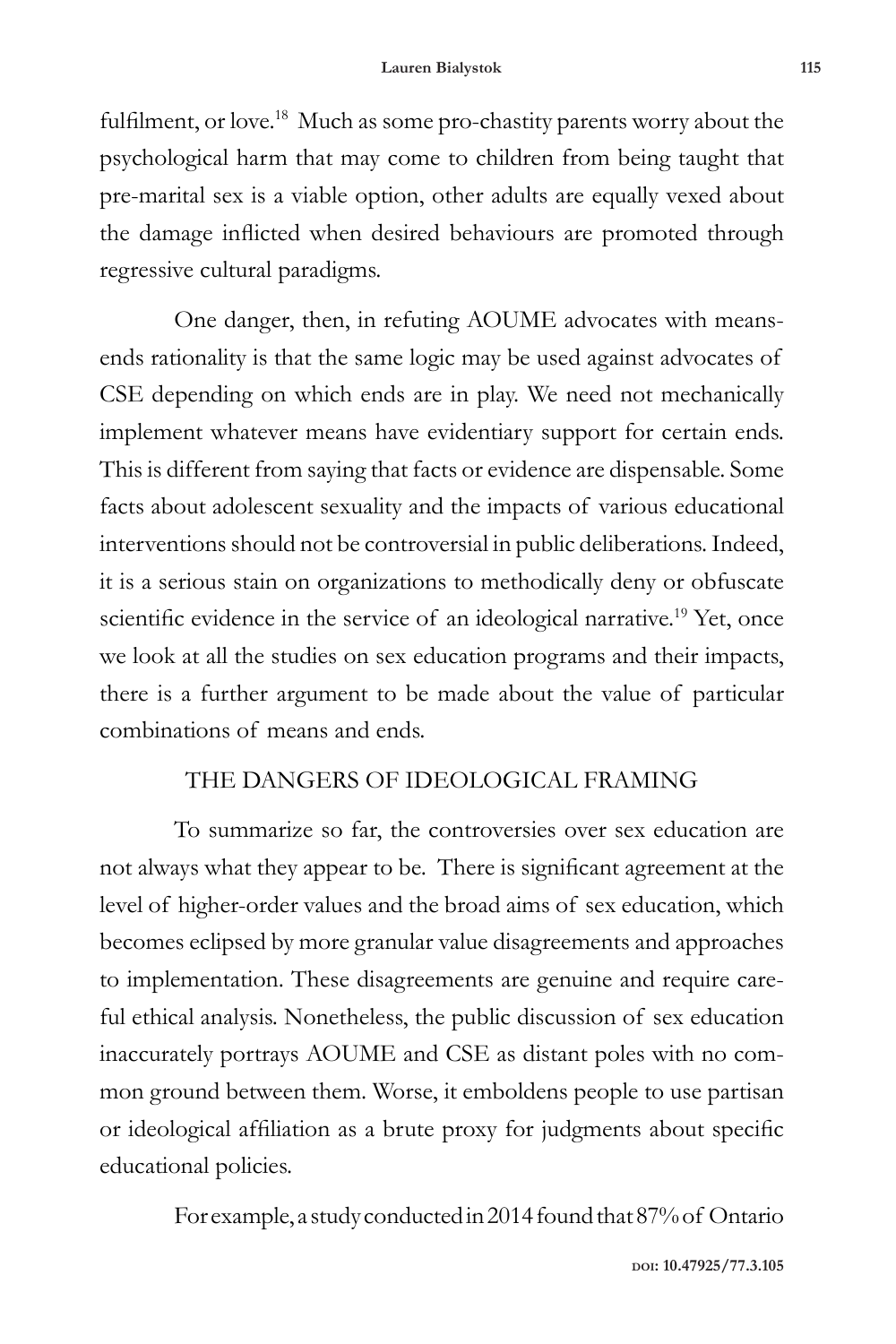parents agreed or strongly agreed that sex education should be taught in schools, and rated each of thirteen sexual health education topics, from methods of contraception to media literacy, as "important" or "very important."20 However, a new Conservative premier's hasty repeal of the comprehensive curriculum appeared to confuse these same parents about their values and beliefs. A survey found that over half (51%) of parents supported the abrupt policy shift, *even though their views on the necessity and age-appropriateness of items in the curriculum hadn't changed*. 21 For example, 84% of them still supported teaching about sexually transmitted disease, oral and anal sex, and the risks of "sexting" in Grade 7, all of which had just been struck from the curriculum.<sup>22</sup>

The ideological framing of education policy inflames our cognitive biases. In fact, the level of support for CSE in Ontario is comparable to that found across the United States. Notwithstanding the strength of conservative religious values among Americans, studies find that about nine out of ten voters believe that information about contraception and STIs should be taught in schools, and they oppose exclusive federal funding for AOUME.<sup>23</sup> CSE is much less controversial than people think it is, probably because conservative approaches to sex education have had a stranglehold at the federal level for thirty years. The political dance floor has accordingly moved to the right: after many frustrated efforts to make inroads against the A-H guidelines, there are some battles that progressives long ago stopped picking.

The gerrymandering of public opinion about sex education is worryingly undemocratic. So, while I have been arguing that the controversy over sex education is often inflated—for instance, when we look at the shared preference for "abstinence first"—the degree of convergence among adversaries may also be strategic or artificial. Educators and researchers have spent decades calling for (and in some cases implementing)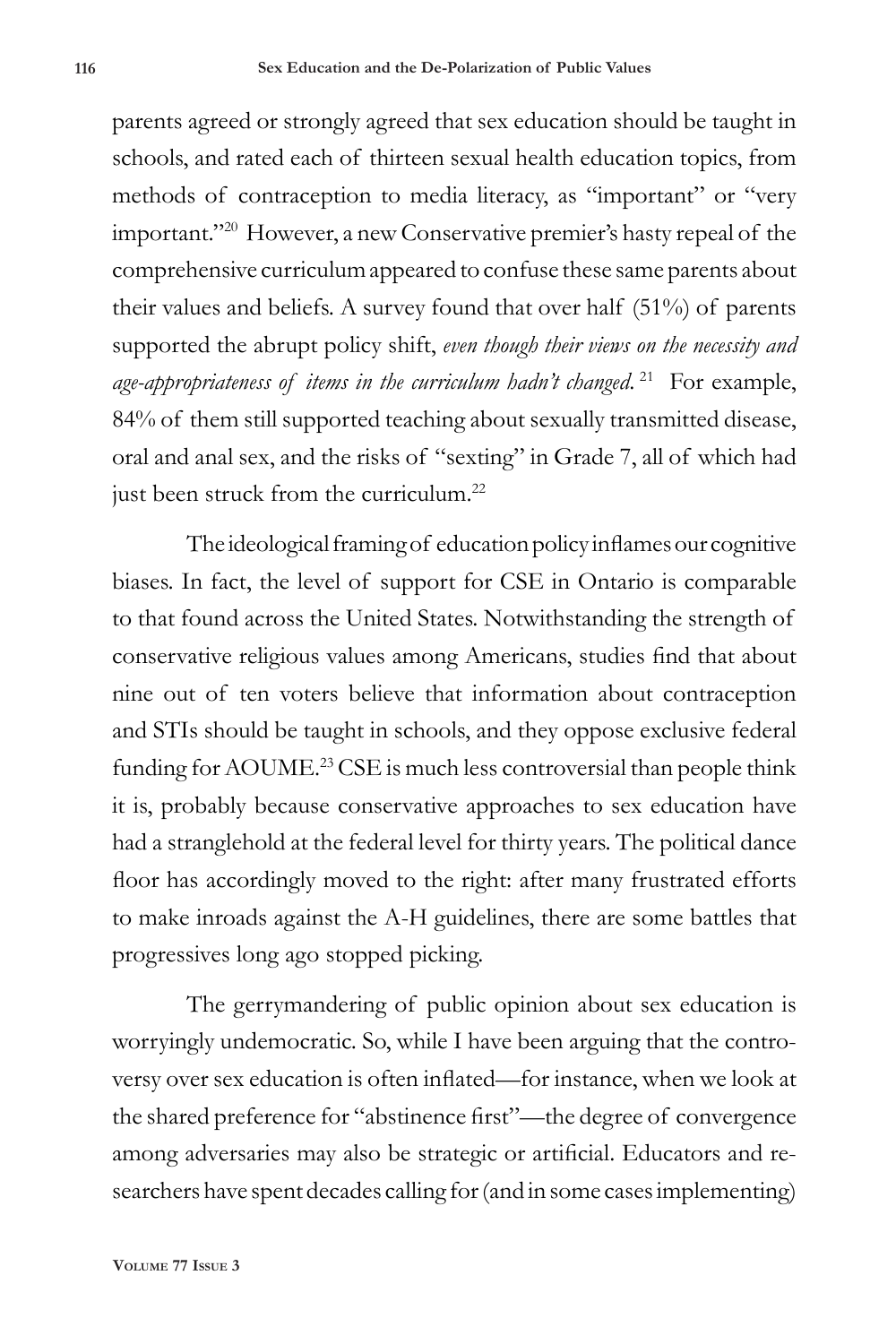types of sex education that far exceed mainstream CSE, such as porn literacy and queer inclusion in safer sex, but these are construed as fringe positions by jittery public officials. This state of affairs should motivate us to clarify, not just what people *actually* believe and value, but what range of possibilities and types of evidence properly belong to a public discussion of sex education. Indeed, given that our policy judgments at times fail to track our stated values and vice versa, it is clear we don't know as much as we think we know. Most adults take for granted that grown-ups know about sex and that the question of sex education is one of appropriately induct children into this knowledge. On the contrary, sex education is equally a problem of adult education and, more poignantly, democratic education.24

#### **CONCLUSION**

In times of political crisis, it may be reassuring to discover that we are not as divided as we appear to be. An ethical analysis of the controversy over sex education shows that when we factor up to higher-level aims and values, there is a real opportunity for conflict to dissipate. At the same time, some important points of disconnect between camps may be hidden or misunderstood. We disagree about the relationship between means and ends, and we disagree about the priority of certain ends over others. These discrepancies are especially informative in light of the surprising (and mostly hidden) degree of unanimity about the pointlessness of AOUME. We must transcend stale AOUME versus CSE representations of sex education to have meaningful discussions about sexual values, evidence, and educational priorities.

Philosophers have been much less verbose than our academic peers on the topic of sex education.25 In the last few decades, sex education has blossomed into a rich field of scholarship, involving both empirical and theoretical interventions. Most of this literature, however, hails from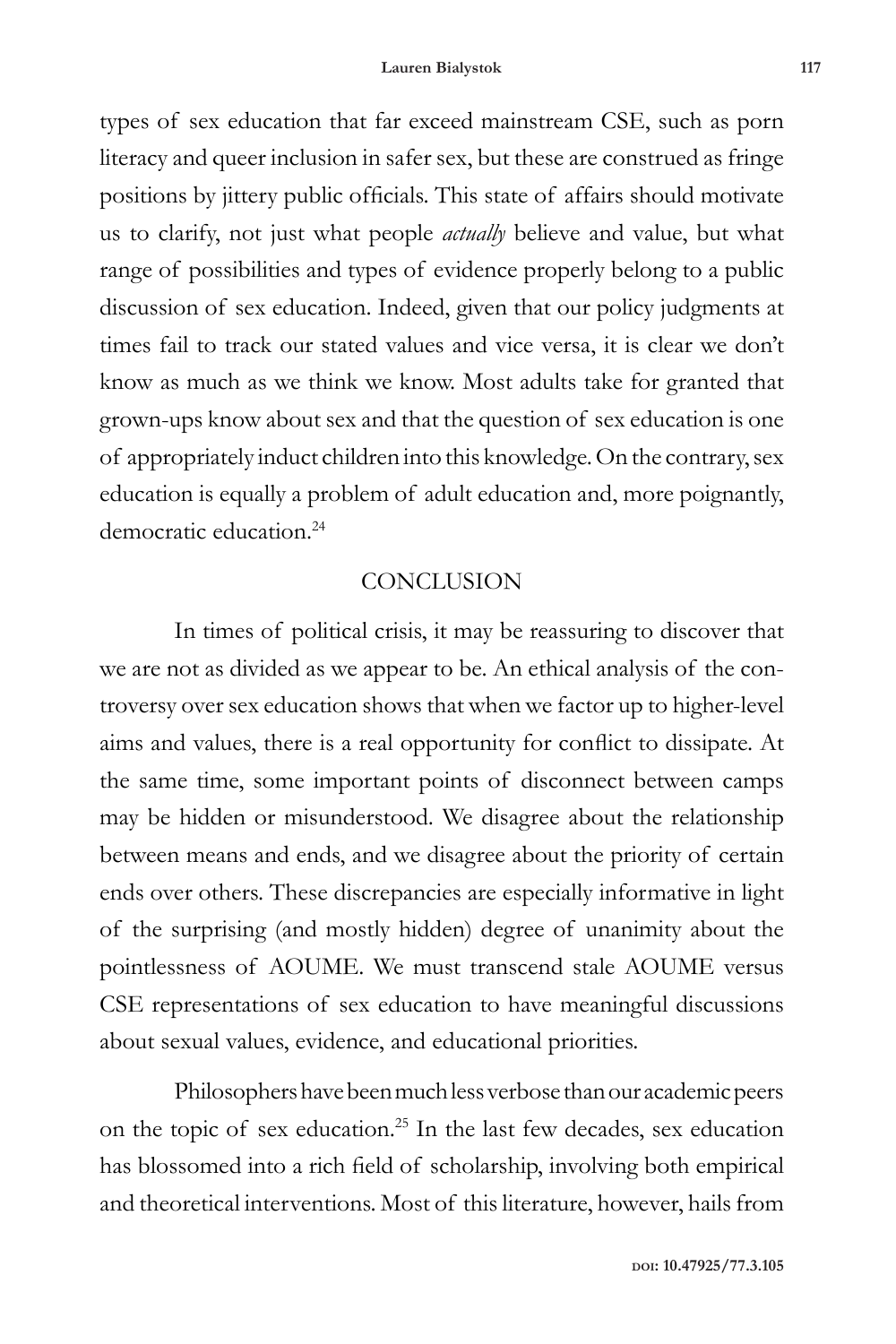disciplines such as sociology or gender studies, and involves critiquing even so-called "progressive" curriculum, much less than adjudicating the norms of political reasoning and mediating value pluralism. Philosophical analysis can complement these efforts by parsing the disagreement about values that regularly becomes reified into black-and-white poles and stymies actual curricular advancements. The goal here is not to eliminate disagreement. Instead, the challenge for peaceful modern societies is to ensure responsible public discourse and democratic decision-making in the face of irreducible pluralism. Philosophers of education can contribute to public democratic life by refusing to let "public knowledge" about sex education rest on ethical confusion and ideologically conditioned judgments.

1 Janice Irvine, *Talk About Sex: The Battles over Sex Education in the United States* (Berkeley: University of California Press, 2004); Kristin Luker, *When Sex Goes to School: Warring Views on Sex--and Sex Education—Since the Sixties* (New York: W.W. Norton, 2007); Nancy Kendall, *The Sex Education Debates* (Chicago: University of Chicago Press, 2013).

2 Nicholas Hune-Brown, "The Sex Ed Revolution: A Portrait of the Powerful Political Bloc that's Waging War on Queen's Park," *Toronto Life* (2015), http://torontolife. com/city/ontario-sex-ed-revolution/; M.B. Warnke, "These Women Are Leading the Sex Ed Revolution Online," *Girlboss* (2018), https://www.girlboss.com/life/online-sex-education.

3 Centers for Disease Control and Prevention, "School Health Policies and Practices Study: Health Education Fact Sheet" (2014), http://www.cdc.gov/ healthyyouth/data/shpps/pdf/2014factsheets/health\_education\_shpps2014. pdf

4 Pew Research Center, "Political Polarization in the American Public" (2014), https://www.pewresearch.org/politics/2014/06/12/section-1-growing-ideological-consistency/

5 Sexual Information and Education Council of the United States, "A History of Federal Funding for AOUM" (2018), https://siecus.org/wp-content/up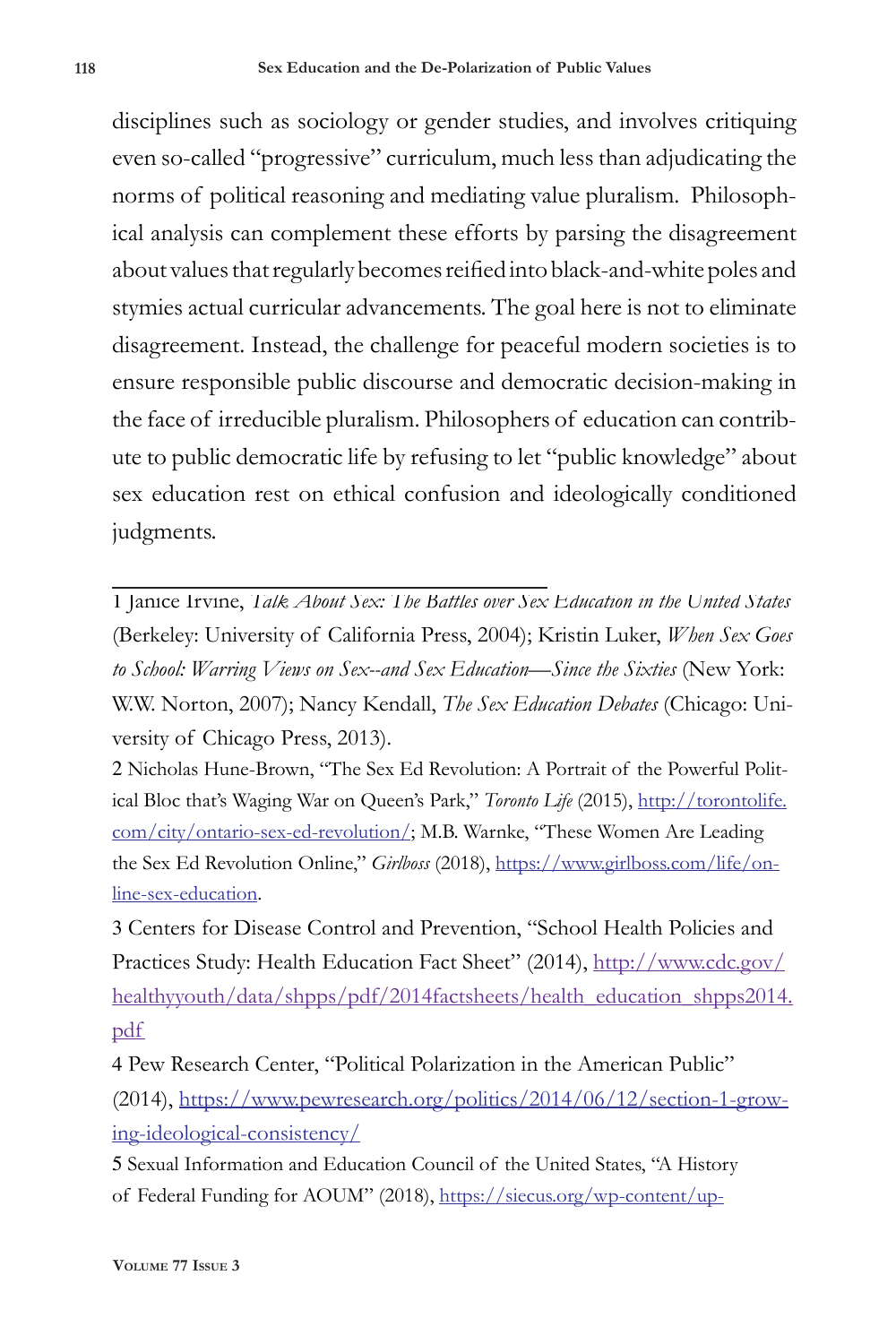loads/2018/08/A-History-of-AOUM-Funding-Final-Draft.pdf

6 For earlier exercises such as this, see Michael Halstead and Michael Reiss, *Values in Sex Education: From Principles to Practice* (London: Routledge Falmer, 2003); David Archard, "Sex Education," *Impact* 7 (Philosophy of Education Society of Great Britain, 2000); Josh Corngold, "Moral Pluralism and Sex Education," *Educational Theory 63*, no. 5 (2013): 461-482.

7 Alexandra M. Lord, *Condom Nation: The U.S. Government's Sex Education Campaign from World War I to the Internet* (Baltimore: The Johns Hopkins University Press, 2010).

8 Sharon Lamb, Kara Lustig, and Kelly Graling, "The Use and Misuse of Pleasure in Sex Education Curricula," *Sex Education* 13, no. 3 (2013): 305-318.

9 Cris Mayo, *Disputing the Subject of Sex: Sexuality and Public School Controversies* (Lanham, MD: Rowman & Littlefield, 2004).

10 Lawrence Finer, "Trends in Premarital Sex in the United States, 1954-2003," *Public Health Reports* 122, no. 1 (2007): 73-78.

11 Douglas Kirby, "The Impact of Abstinence and Comprehensive Sex and STD/ HIV Education Programs on Adolescent Sexual Behavior," Sexuality Research & Social *Policy* 5, no. 3 (2008): 18-27.

12 Adrian Bardon, *The Truth About Denial: Bias and Self-Deception in Science,* 

*Politics, and Religion* **(Oxford: Oxford University Press, 2019)**, 30.

13 Another possibility is that the denial of evidence relevant to one's position on sex education is purely cynical: our reasoning is intact but we dig in our heels to save face.

14 Focus on the Family, *Talking about Sex and Puberty* (2011), https://www.focusonthefamily.com/parenting/sexuality/talking-about-sex/talking-about-sex-and-puberty 15 Focus on the Family, *Talking about Sex*.

16 Kendall, *Debates*, 151-178, 162-3, and 209-223.

17 Peter Bearman and Hannah Brückner, "Promising the Future: Virginity Pledges and First Intercourse," *American Journal of Sociology* 106, no. 4 (2001): 852-912.

18 Jessica Valenti, *The Purity Myth: How America's Obsession with Virginity Is Hurting Young Women* (New York: Basic Books, 2009).

19 Likewise, lying about facts within the content of sex education itself, such as the effectiveness of condoms, should never be condoned, irrespective of the further values it is thought to promote.

20 Alex McKay, Sandra Byers, Susan Voyer, Terry Humphreys, and Chris Markham,